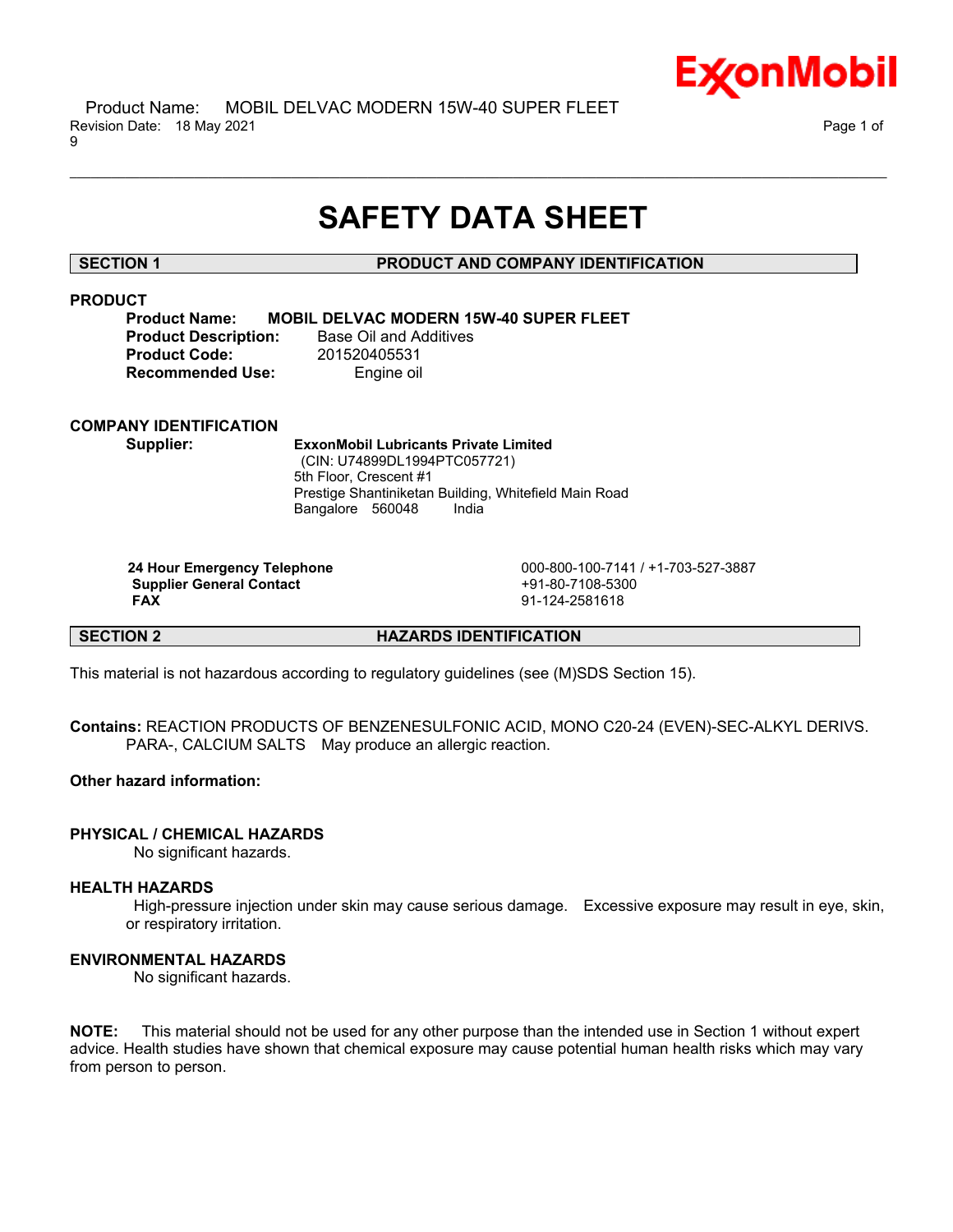# **SECTION 3 COMPOSITION / INFORMATION ON INGREDIENTS**

This material is defined as a mixture.

#### **Hazardous Substance(s) or Complex Substance(s) required for disclosure**

| <b>Name</b>                                            | CAS#         | Concentration* | <b>GHS Hazard Codes</b> |
|--------------------------------------------------------|--------------|----------------|-------------------------|
| PHOSPHORODITHIOIC ACID, MIXED 0.0 BIS (1.3-            | 84605-29-8   | $1 - 5\%$      | H303. H315. H318. H401. |
| DIMETHYLBUTYL AND ISO-PR)ESTERS. ZINC SALTS            |              |                | H411                    |
| <b>POLYOLEFIN POLYAMINE SUCCINIMIDE</b>                | 84605-20-9   | $- < 5\%$      | H413                    |
| <b>REACTION PRODUCTS OF BENZENESULFONIC ACID, MONO</b> | Confidential | $0.1 - 5.1\%$  | H <sub>317</sub>        |
| IC20-24 (EVEN)-SEC-ALKYL DERIVS. PARA-. CALCIUM SALTS  |              |                |                         |

\_\_\_\_\_\_\_\_\_\_\_\_\_\_\_\_\_\_\_\_\_\_\_\_\_\_\_\_\_\_\_\_\_\_\_\_\_\_\_\_\_\_\_\_\_\_\_\_\_\_\_\_\_\_\_\_\_\_\_\_\_\_\_\_\_\_\_\_\_\_\_\_\_\_\_\_\_\_\_\_\_\_\_\_\_\_\_\_\_\_\_\_\_\_\_\_\_\_\_\_\_\_\_\_\_\_\_\_\_\_\_\_\_\_\_\_\_\_

\* All concentrations are percent by weight unless ingredient is a gas. Gas concentrations are in percent by volume.

| <b>SECTION 4</b> | <b>FIRST AID MEASURES</b> |  |
|------------------|---------------------------|--|
|------------------|---------------------------|--|

### **INHALATION**

Remove from further exposure. For those providing assistance, avoid exposure to yourself or others. Use adequate respiratory protection. If respiratory irritation, dizziness, nausea, or unconsciousness occurs, seek immediate medical assistance. If breathing has stopped, assist ventilation with a mechanical device or use mouth-to-mouth resuscitation.

### **SKIN CONTACT**

Wash contact areas with soap and water. If product is injected into or under the skin, or into any part of the body, regardless of the appearance of the wound or its size, the individual should be evaluated immediately by a physician as a surgical emergency. Even though initial symptoms from high pressure injection may be minimal or absent, early surgical treatment within the first few hours may significantly reduce the ultimate extent of injury.

# **EYE CONTACT**

Flush thoroughly with water. If irritation occurs, get medical assistance.

# **INGESTION**

First aid is normally not required. Seek medical attention if discomfort occurs.

# **NOTE TO PHYSICIAN**

None

### **SECTION 5 FIRE FIGHTING MEASURES**

# **EXTINGUISHING MEDIA**

**Appropriate Extinguishing Media:** Use water fog, foam, dry chemical or carbon dioxide (CO2) to extinguish flames.

**Inappropriate Extinguishing Media:** Straight streams of water

# **FIRE FIGHTING**

**Fire Fighting Instructions:** Evacuate area. Prevent run-off from fire control or dilution from entering streams, sewers or drinking water supply. Fire-fighters should use standard protective equipment and in enclosed spaces, self-contained breathing apparatus (SCBA). Use water spray to cool fire exposed surfaces and to protect personnel.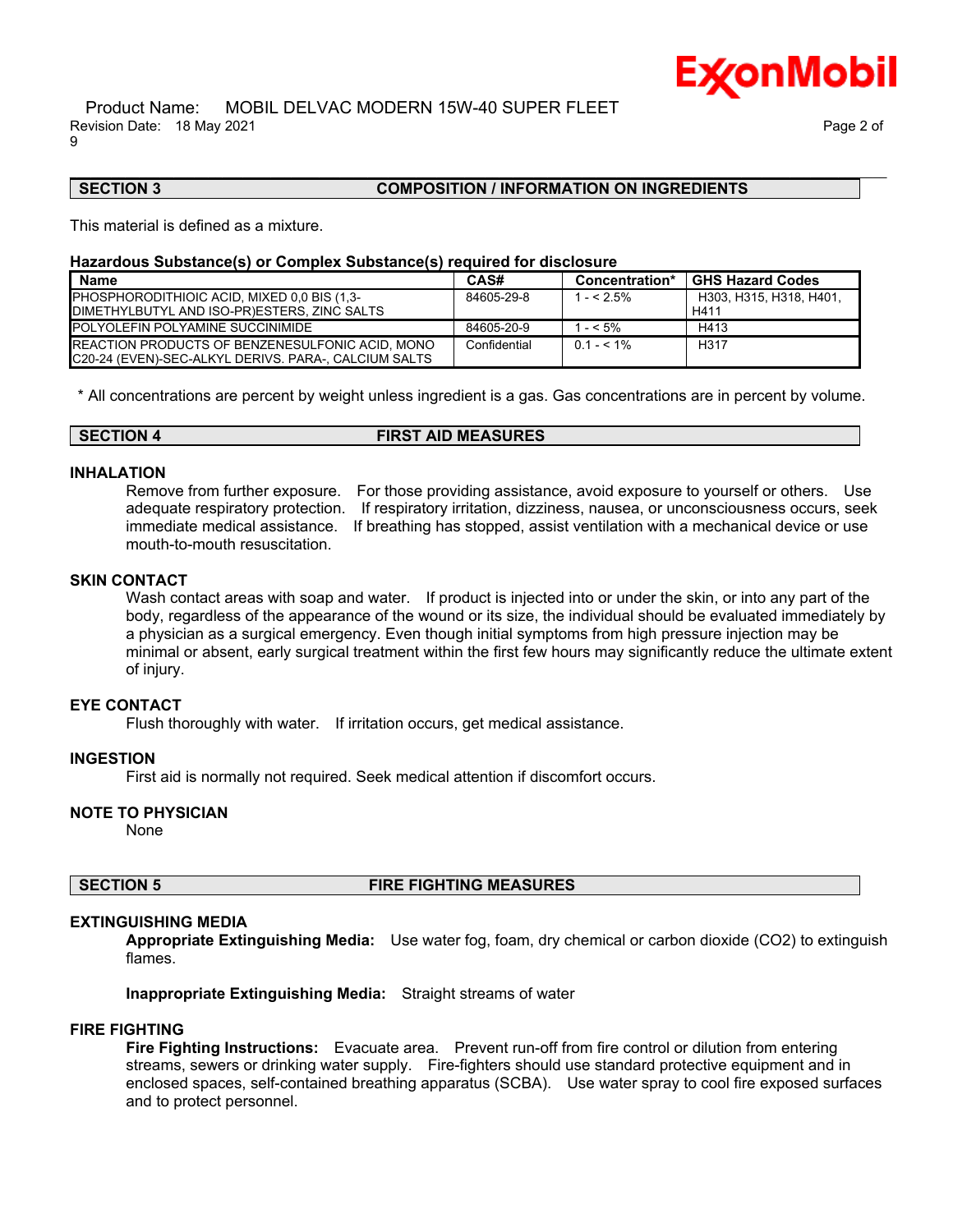**Hazardous Combustion Products:** Aldehydes, Incomplete combustion products, Oxides of carbon, Smoke, Fume, Sulphur oxides

\_\_\_\_\_\_\_\_\_\_\_\_\_\_\_\_\_\_\_\_\_\_\_\_\_\_\_\_\_\_\_\_\_\_\_\_\_\_\_\_\_\_\_\_\_\_\_\_\_\_\_\_\_\_\_\_\_\_\_\_\_\_\_\_\_\_\_\_\_\_\_\_\_\_\_\_\_\_\_\_\_\_\_\_\_\_\_\_\_\_\_\_\_\_\_\_\_\_\_\_\_\_\_\_\_\_\_\_\_\_\_\_\_\_\_\_\_\_

#### **FLAMMABILITY PROPERTIES**

**Flash Point [Method]:** >200°C (392°F) [ASTM D-92] **Flammable Limits (Approximate volume % in air):** LEL: 0.9 UEL: 7.0 **Autoignition Temperature:** N/D

### **SECTION 6 ACCIDENTAL RELEASE MEASURES**

### **NOTIFICATION PROCEDURES**

In the event of a spill or accidental release, notify relevant authorities in accordance with all applicable regulations.

### **PROTECTIVE MEASURES**

Avoid contact with spilled material. See Section 5 for fire fighting information. See the Hazard Identification Section for Significant Hazards. See Section 4 for First Aid Advice. See Section 8 for advice on the minimum requirements for personal protective equipment. Additional protective measures may be necessary, depending on the specific circumstances and/or the expert judgment of the emergency responders.

For emergency responders: Respiratory protection: respiratory protection will be necessary only in special cases, e.g., formation of mists. Half-face or full-face respirator with filter(s) for dust/organic vapor or Self Contained Breathing Apparatus (SCBA) can be used depending on the size of spill and potential level of exposure. If the exposure cannot be completely characterized or an oxygen deficient atmosphere is possible or anticipated, SCBA is recommended. Work gloves that are resistant to hydrocarbons are recommended. Gloves made of polyvinyl acetate (PVA) are not water-resistant and are not suitable for emergency use. Chemical goggles are recommended if splashes or contact with eyes is possible. Small spills: normal antistatic work clothes are usually adequate. Large spills: full body suit of chemical resistant, antistatic material is recommended.

# **SPILL MANAGEMENT**

**Land Spill:** Stop leak if you can do so without risk. Recover by pumping or with suitable absorbent.

**Water Spill:** Stop leak if you can do so without risk. Confine the spill immediately with booms. Warn other shipping. Remove from the surface by skimming or with suitable absorbents. Seek the advice of a specialist before using dispersants.

Water spill and land spill recommendations are based on the most likely spill scenario for this material; however, geographic conditions, wind, temperature, (and in the case of a water spill) wave and current direction and speed may greatly influence the appropriate action to be taken. For this reason, local experts should be consulted. Note: Local regulations may prescribe or limit action to be taken.

#### **ENVIRONMENTAL PRECAUTIONS**

Large Spills: Dyke far ahead of liquid spill for later recovery and disposal. Prevent entry into waterways, sewers, basements or confined areas.

# **SECTION 7 HANDLING AND STORAGE**

#### **HANDLING**

Avoid contact with used product. Prevent small spills and leakage to avoid slip hazard. Material can accumulate static charges which may cause an electrical spark (ignition source). When the material is handled in bulk, an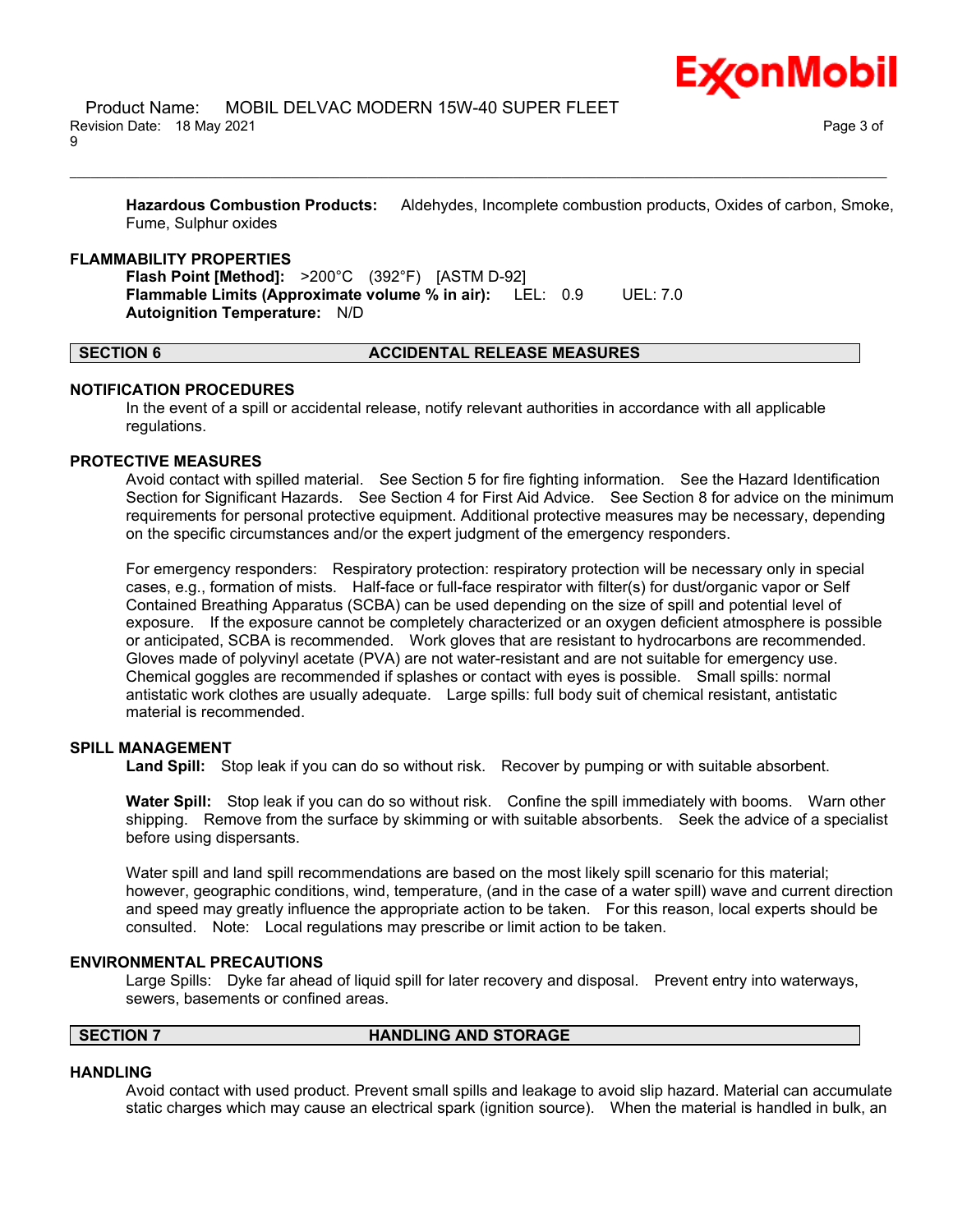

electrical spark could ignite any flammable vapors from liquids or residues that may be present (e.g., during switch-loading operations). Use proper bonding and/or earthing procedures. However, bonding and earthing may not eliminate the hazard from static accumulation. Consult local applicable standards for guidance. Additional references include American Petroleum Institute 2003 (Protection Against Ignitions Arising out of Static, Lightning and Stray Currents) or National Fire Protection Agency 77 (Recommended Practice on Static Electricity) or CENELEC CLC/TR 50404 (Electrostatics - Code of practice for the avoidance of hazards due to static electricity).

\_\_\_\_\_\_\_\_\_\_\_\_\_\_\_\_\_\_\_\_\_\_\_\_\_\_\_\_\_\_\_\_\_\_\_\_\_\_\_\_\_\_\_\_\_\_\_\_\_\_\_\_\_\_\_\_\_\_\_\_\_\_\_\_\_\_\_\_\_\_\_\_\_\_\_\_\_\_\_\_\_\_\_\_\_\_\_\_\_\_\_\_\_\_\_\_\_\_\_\_\_\_\_\_\_\_\_\_\_\_\_\_\_\_\_\_\_\_

**Static Accumulator:** This material is a static accumulator.

### **STORAGE**

 The type of container used to store the material may affect static accumulation and dissipation. Do not store in open or unlabelled containers.

# **SECTION 8 EXPOSURE CONTROLS / PERSONAL PROTECTION**

**Exposure limits/standards for materials that can be formed when handling this product:** When mists/aerosols can occur the following is recommended:  $5 \text{ mg/m}^3$  - ACGIH TLV (inhalable fraction).

NOTE: Limits/standards shown for guidance only. Follow applicable regulations. **ENGINEERING CONTROLS**

The level of protection and types of controls necessary will vary depending upon potential exposure conditions. Control measures to consider:

No special requirements under ordinary conditions of use and with adequate ventilation.

### **PERSONAL PROTECTION**

Personal protective equipment selections vary based on potential exposure conditions such as applications, handling practices, concentration and ventilation. Information on the selection of protective equipment for use with this material, as provided below, is based upon intended, normal usage.

**Respiratory Protection:** If engineering controls do not maintain airborne contaminant concentrations at a level which is adequate to protect worker health, an approved respirator may be appropriate. Respirator selection, use, and maintenance must be in accordance with regulatory requirements, if applicable. Types of respirators to be considered for this material include:

No special requirements under ordinary conditions of use and with adequate ventilation. Particulate

For high airborne concentrations, use an approved supplied-air respirator, operated in positive pressure mode. Supplied air respirators with an escape bottle may be appropriate when oxygen levels are inadequate, gas/vapour warning properties are poor, or if air purifying filter capacity/rating may be exceeded.

**Hand Protection:** Any specific glove information provided is based on published literature and glove manufacturer data. Glove suitability and breakthrough time will differ depending on the specific use conditions. Contact the glove manufacturer for specific advice on glove selection and breakthrough times for your use conditions. Inspect and replace worn or damaged gloves. The types of gloves to be considered for this material include:

No protection is ordinarily required under normal conditions of use. Nitrile,Viton

**Eye Protection:** If contact is likely, safety glasses with side shields are recommended.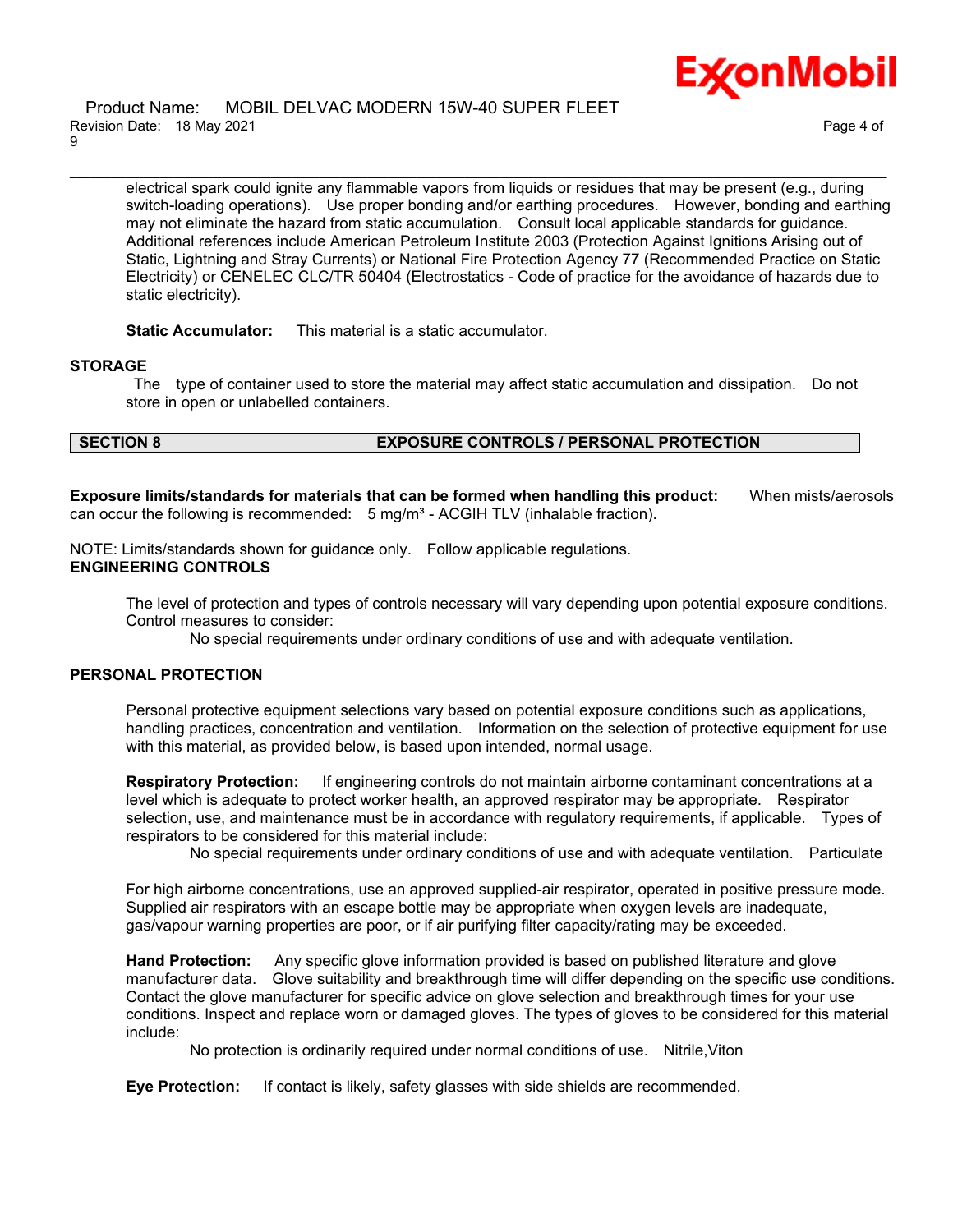**Skin and Body Protection:** Any specific clothing information provided is based on published literature or manufacturer data. The types of clothing to be considered for this material include:

\_\_\_\_\_\_\_\_\_\_\_\_\_\_\_\_\_\_\_\_\_\_\_\_\_\_\_\_\_\_\_\_\_\_\_\_\_\_\_\_\_\_\_\_\_\_\_\_\_\_\_\_\_\_\_\_\_\_\_\_\_\_\_\_\_\_\_\_\_\_\_\_\_\_\_\_\_\_\_\_\_\_\_\_\_\_\_\_\_\_\_\_\_\_\_\_\_\_\_\_\_\_\_\_\_\_\_\_\_\_\_\_\_\_\_\_\_\_

 No skin protection is ordinarily required under normal conditions of use. In accordance with good industrial hygiene practices, precautions should be taken to avoid skin contact.

**Specific Hygiene Measures:** Always observe good personal hygiene measures, such as washing after handling the material and before eating, drinking, and/or smoking. Routinely wash work clothing and protective equipment to remove contaminants. Discard contaminated clothing and footwear that cannot be cleaned. Practice good housekeeping.

# **ENVIRONMENTAL CONTROLS**

 Comply with applicable environmental regulations limiting discharge to air, water and soil. Protect the environment by applying appropriate control measures to prevent or limit emissions.

# **SECTION 9 PHYSICAL AND CHEMICAL PROPERTIES**

**Note: Physical and chemical properties are provided for safety, health and environmental considerations only and may not fully represent product specifications. Contact the Supplier for additional information.**

# **GENERAL INFORMATION**

**Physical State:** Liquid **Colour:** Brown **Odour:** Characteristic **Odour Threshold:** N/D

# **IMPORTANT HEALTH, SAFETY, AND ENVIRONMENTAL INFORMATION**

**Relative Density (at 15 °C):** 0.877 **Flammability (Solid, Gas):** N/A **Flash Point [Method]:** >200°C (392°F) [ASTM D-92] **Flammable Limits (Approximate volume % in air):** LEL: 0.9 UEL: 7.0 **Autoignition Temperature:** N/D **Boiling Point / Range:** > 316°C (600°F) **Decomposition Temperature:** N/D **Vapour Density (Air = 1):** N/D **Vapour Pressure:** < 0.013 kPa (0.1 mm Hg) at 20 °C **Evaporation Rate (n-butyl acetate = 1):** N/D **pH:** N/A **Log Pow (n-Octanol/Water Partition Coefficient):** > 3.5 **Solubility in Water:** Negligible **Viscosity:** 109 cSt (109 mm2/sec) at 40ºC | 14.5 cSt (14.5 mm2/sec) at 100°C **Oxidizing Properties:** See Hazards Identification Section.

# **OTHER INFORMATION**

**Freezing Point:** N/D **Melting Point:** N/A **Pour Point:** -33°C (-27°F) **DMSO Extract (mineral oil only), IP-346:** < 3 %wt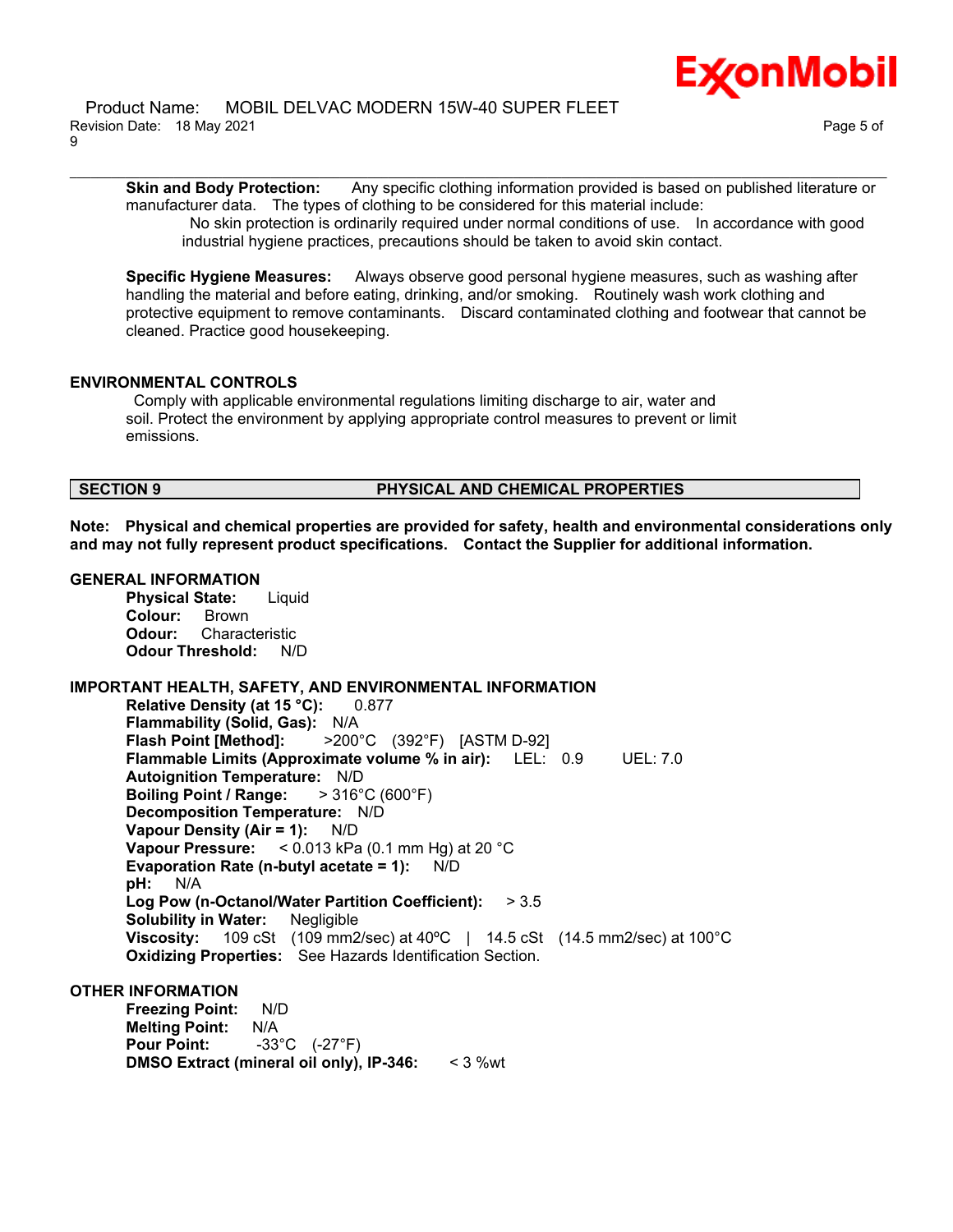

 Product Name: MOBIL DELVAC MODERN 15W-40 SUPER FLEET Revision Date: 18 May 2021 **Page 6 of Page 6 of Page 6 of Page 6 of Page 6 of Page 6 of** 9

# **SECTION 10 STABILITY AND REACTIVITY**

\_\_\_\_\_\_\_\_\_\_\_\_\_\_\_\_\_\_\_\_\_\_\_\_\_\_\_\_\_\_\_\_\_\_\_\_\_\_\_\_\_\_\_\_\_\_\_\_\_\_\_\_\_\_\_\_\_\_\_\_\_\_\_\_\_\_\_\_\_\_\_\_\_\_\_\_\_\_\_\_\_\_\_\_\_\_\_\_\_\_\_\_\_\_\_\_\_\_\_\_\_\_\_\_\_\_\_\_\_\_\_\_\_\_\_\_\_\_

**STABILITY:** Material is stable under normal conditions.

**CONDITIONS TO AVOID:** Excessive heat. High energy sources of ignition.

**MATERIALS TO AVOID:** Strong oxidisers

**HAZARDOUS DECOMPOSITION PRODUCTS:** Material does not decompose at ambient temperatures.

**POSSIBILITY OF HAZARDOUS REACTIONS:** Hazardous polymerization will not occur.

**SECTION 11 TOXICOLOGICAL INFORMATION**

# **INFORMATION ON TOXICOLOGICAL EFFECTS**

| <b>Hazard Class</b>                                               | <b>Conclusion / Remarks</b>                                                                                       |
|-------------------------------------------------------------------|-------------------------------------------------------------------------------------------------------------------|
| <b>Inhalation</b>                                                 |                                                                                                                   |
| Acute Toxicity: No end point data for<br>material.                | Minimally Toxic. Based on assessment of the components.                                                           |
| Irritation: No end point data for material.                       | Negligible hazard at ambient/normal handling temperatures.                                                        |
| Ingestion                                                         |                                                                                                                   |
| Acute Toxicity: No end point data for<br>material.                | Minimally Toxic. Based on assessment of the components.                                                           |
| <b>Skin</b>                                                       |                                                                                                                   |
| Acute Toxicity: No end point data for<br>material.                | Minimally Toxic. Based on assessment of the components.                                                           |
| Skin Corrosion/Irritation: No end point data<br>for material.     | Negligible irritation to skin at ambient temperatures. Based on<br>assessment of the components.                  |
| <b>Eye</b>                                                        |                                                                                                                   |
| Serious Eye Damage/Irritation: No end point<br>data for material. | May cause mild, short-lasting discomfort to eyes. Based on<br>assessment of the components.                       |
| <b>Sensitisation</b>                                              |                                                                                                                   |
| Respiratory Sensitization: No end point data<br>for material.     | Not expected to be a respiratory sensitizer.                                                                      |
| Skin Sensitization: No end point data for<br>material.            | Not expected to be a skin sensitizer. Based on assessment of the<br>components.                                   |
| Aspiration: Data available.                                       | Not expected to be an aspiration hazard. Based on physico-<br>chemical properties of the material.                |
| Germ Cell Mutagenicity: No end point data<br>for material.        | Not expected to be a germ cell mutagen. Based on assessment of<br>the components.                                 |
| Carcinogenicity: No end point data for<br>material.               | Not expected to cause cancer. Based on assessment of the<br>components.                                           |
| Reproductive Toxicity: No end point data<br>for material.         | Not expected to be a reproductive toxicant. Based on assessment<br>of the components.                             |
| Lactation: No end point data for material.                        | Not expected to cause harm to breast-fed children.                                                                |
| <b>Specific Target Organ Toxicity (STOT)</b>                      |                                                                                                                   |
| Single Exposure: No end point data for<br>material.               | Not expected to cause organ damage from a single exposure.                                                        |
| Repeated Exposure: No end point data for<br>lmaterial.            | Not expected to cause organ damage from prolonged or repeated<br>exposure. Based on assessment of the components. |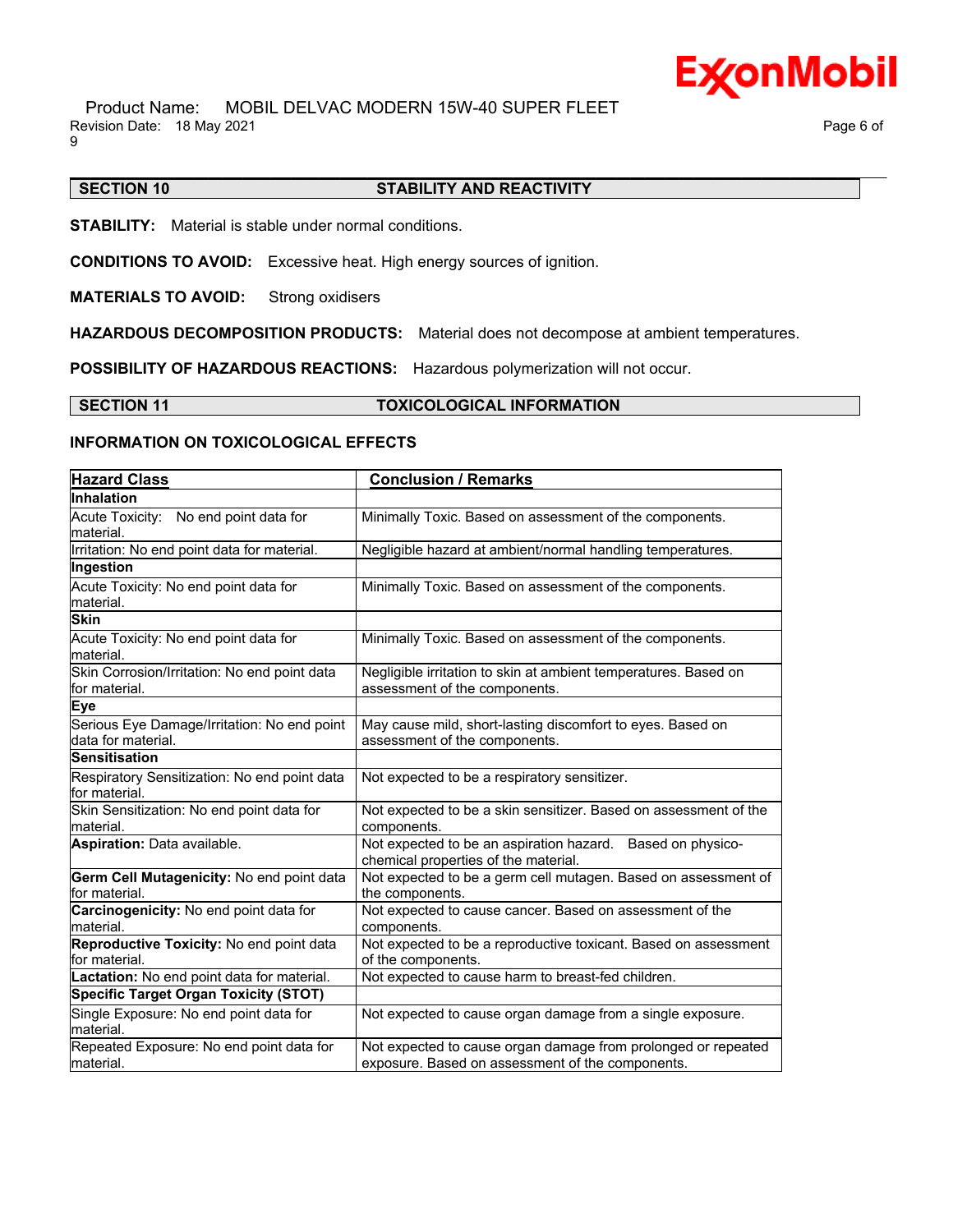### **OTHER INFORMATION For the product itself:**

Component concentrations in this formulation would not be expected to cause skin sensitization, based on tests of the components, this formulation, or similar formulations.

\_\_\_\_\_\_\_\_\_\_\_\_\_\_\_\_\_\_\_\_\_\_\_\_\_\_\_\_\_\_\_\_\_\_\_\_\_\_\_\_\_\_\_\_\_\_\_\_\_\_\_\_\_\_\_\_\_\_\_\_\_\_\_\_\_\_\_\_\_\_\_\_\_\_\_\_\_\_\_\_\_\_\_\_\_\_\_\_\_\_\_\_\_\_\_\_\_\_\_\_\_\_\_\_\_\_\_\_\_\_\_\_\_\_\_\_\_\_

Diesel engine oils: Not carcinogenic in animals tests. Used and unused diesel engine oils did not produce any carcinogenic effects in chronic mouse skin painting studies. Oils that are used in gasoline engines may become hazardous and display the following properties: Carcinogenic in animal tests. Caused mutations in vitro. Possible allergen and photoallergen. Contains polycyclic aromatic compounds (PAC) from combustion products of gasoline and/or thermal degradation products.

### **Contains:**

Base oil severely refined: Not carcinogenic in animal studies. Representative material passes IP-346, Modified Ames test, and/or other screening tests. Dermal and inhalation studies showed minimal effects; lung non-specific infiltration of immune cells, oil deposition and minimal granuloma formation. Not sensitising in test animals.

# **IARC Classification:**

**The following ingredients are cited on the lists below:** None.

--REGULATORY LISTS SEARCHED--  $1 = IARC 1$  2 = IARC 2A  $3 = IARC 2B$ 

**SECTION 12 ECOLOGICAL INFORMATION** 

The information given is based on data for the material, components of the material, or for similar materials, through the application of bridging principals.

# **ECOTOXICITY**

Material -- Not expected to be harmful to aquatic organisms.

# **MOBILITY**

 Base oil component -- Low solubility and floats and is expected to migrate from water to the land. Expected to partition to sediment and wastewater solids.

# **PERSISTENCE AND DEGRADABILITY**

#### **Biodegradation:**

Base oil component -- Expected to be inherently biodegradable

# **BIOACCUMULATION POTENTIAL**

 Base oil component -- Has the potential to bioaccumulate, however metabolism or physical properties may reduce the bioconcentration or limit bioavailability.

#### **SECTION 13 DISPOSAL CONSIDERATIONS**

Disposal recommendations based on material as supplied. Disposal must be in accordance with current applicable laws and regulations, and material characteristics at time of disposal.

# **DISPOSAL RECOMMENDATIONS**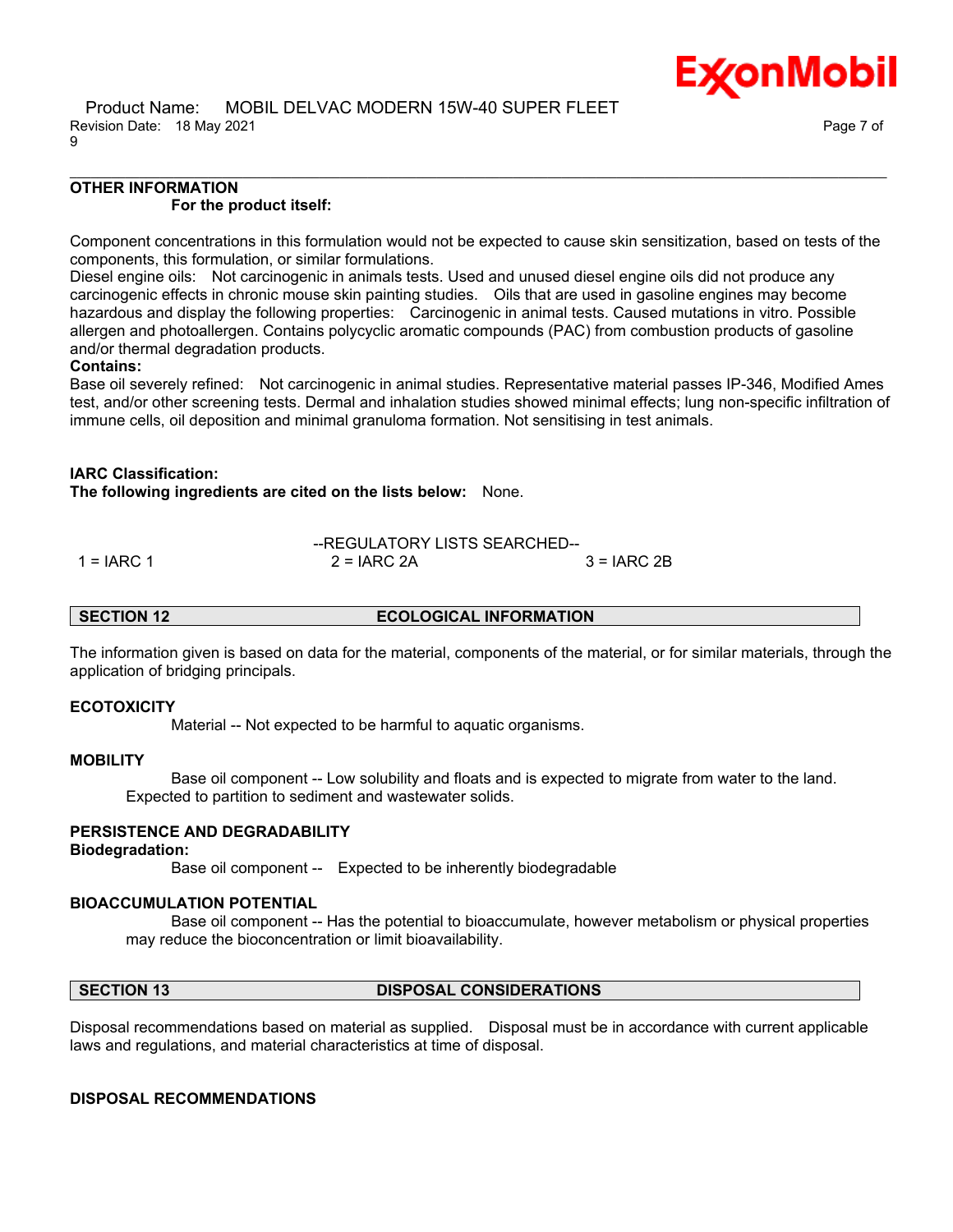Product is suitable for burning in an enclosed controlled burner for fuel value or disposal by supervised incineration at very high temperatures to prevent formation of undesirable combustion products. Protect the environment. Dispose of used oil at designated sites. Minimize skin contact. Do not mix used oils with solvents, brake fluids or coolants.

**Empty Container Warning** Empty Container Warning (where applicable): Empty containers may contain residue and can be dangerous. Do not attempt to refill or clean containers without proper instructions. Empty drums should be completely drained and safely stored until appropriately reconditioned or disposed. Empty containers should be taken for recycling, recovery, or disposal through suitably qualified or licensed contractor and in accordance with governmental regulations. DO NOT PRESSURISE, CUT, WELD, BRAZE, SOLDER, DRILL, GRIND, OR EXPOSE SUCH CONTAINERS TO HEAT, FLAME, SPARKS, STATIC ELECTRICITY, OR OTHER SOURCES OF IGNITION. THEY MAY EXPLODE AND CAUSE INJURY OR DEATH.

\_\_\_\_\_\_\_\_\_\_\_\_\_\_\_\_\_\_\_\_\_\_\_\_\_\_\_\_\_\_\_\_\_\_\_\_\_\_\_\_\_\_\_\_\_\_\_\_\_\_\_\_\_\_\_\_\_\_\_\_\_\_\_\_\_\_\_\_\_\_\_\_\_\_\_\_\_\_\_\_\_\_\_\_\_\_\_\_\_\_\_\_\_\_\_\_\_\_\_\_\_\_\_\_\_\_\_\_\_\_\_\_\_\_\_\_\_\_

### **SECTION 14 TRANSPORT INFORMATION**

**LAND** : Not Regulated for Land Transport

**SEA (IMDG):** Not Regulated for Sea Transport according to IMDG-Code

**Marine Pollutant:** No

**AIR (IATA):** Not Regulated for Air Transport

**SECTION 15 REGULATORY INFORMATION**

**This material is not considered hazardous according to the Classification of Chemicals based on Globally Harmonized System of Classification and Labelling of Chemicals (GHS).**

# **REGULATORY STATUS AND APPLICABLE LAWS AND REGULATIONS**

**Listed or exempt from listing/notification on the following chemical inventories :** AIIC, DSL, ENCS, IECSC, ISHL, KECI, PICCS, TCSI, TSCA

#### **SECTION 16 OTHER INFORMATION**

#### **N/D = Not determined, N/A = Not applicable**

**KEY TO THE H-CODES CONTAINED IN SECTION 3 OF THIS DOCUMENT (for information only):**

H303: May be harmful if swallowed; Acute Tox Oral, Cat 5

H315: Causes skin irritation; Skin Corr/Irritation, Cat 2

H317: May cause allergic skin reaction; Skin Sensitisation, Cat 1

H318: Causes serious eye damage; Serious Eye Damage/Irr, Cat 1

H401: Toxic to aquatic life; Acute Env Tox, Cat 2

H411: Toxic to aquatic life with long lasting effects; Chronic Env Tox, Cat 2

H413: May cause long lasting harmful effects to aquatic life; Chronic Env Tox, Cat 4

# **THIS SAFETY DATA SHEET CONTAINS THE FOLLOWING REVISIONS:**

Composition: Component Table information was modified. Section 02: GHS Sensitizer Statement information was added.